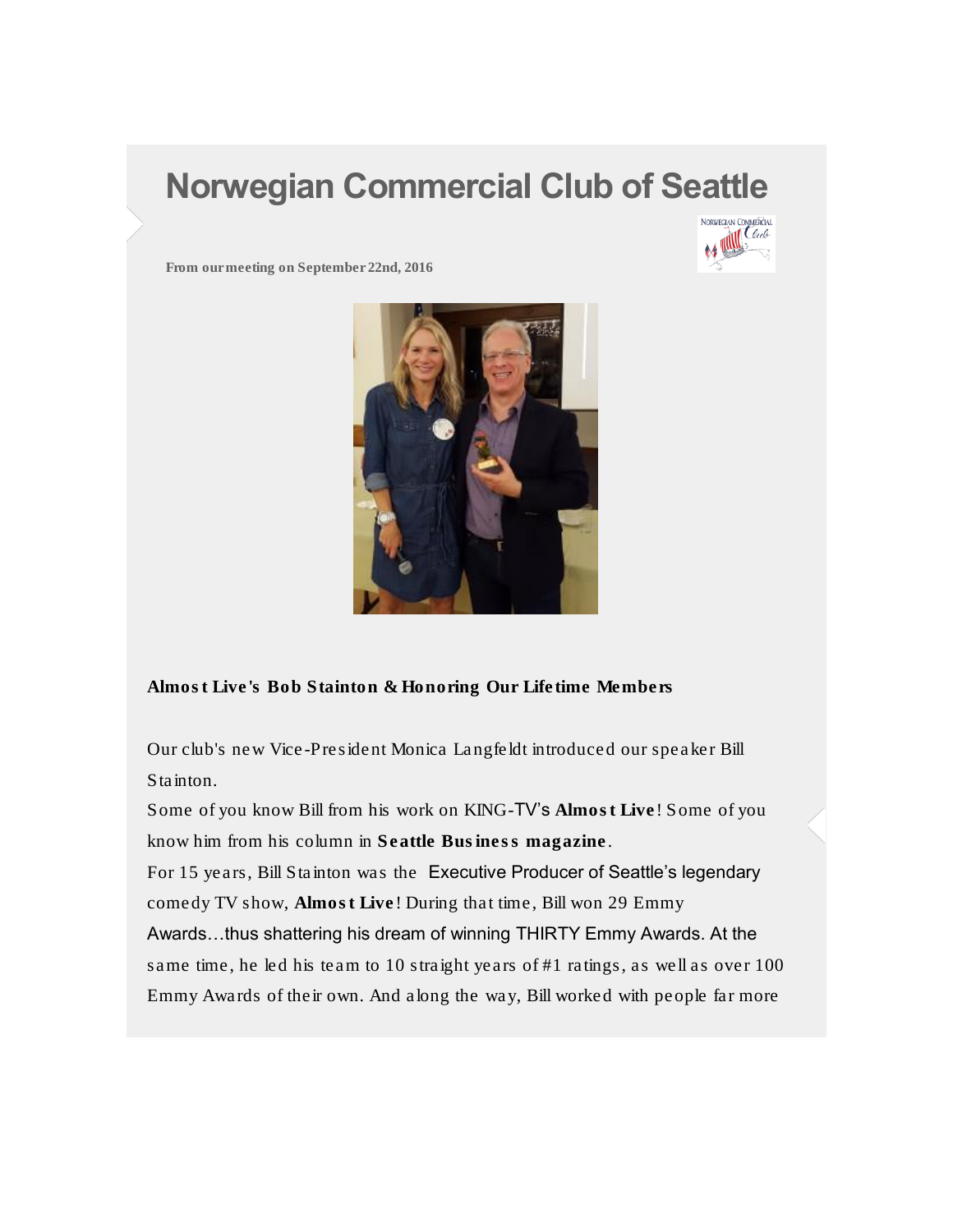famous than him, including Jerry Seinfeld, Ellen DeGeneres, Jay Leno, and Bill Nye the Science Guy.

During those 15 years, Bill learned a thing or two about leadership and creativityeven when things didn't go right!

Bill showed us a funny video--The Ballard Driving Academy--as an example of how to win so many Emmy Awards. He shared with us how for 15 years this was the best job in the world.

Seattle was not known before the 90s, so it was hard to get a good guest. The best day of the show was January 10, 1987 when Johnny Depp was supposed to be the main guest, because he was in Vancouver filming "21 Jump Street", but cancelled that day because the filming went late. After trying for several local possibilities, the "lowest paid writer" on the staff, Bill Nye, stepped up and said he could do something with liquid nitrogen. What they did that day gave the show something creative they never would have had and gave Bill his Take Away Number One-Seek input from outsiders

January 21, 1995 was not a good day. At the end of the show when the lights fade to black, the 175 guests are still there on the set. During the question time, there was a thud and everyone gasped, Tracey Conway was on the floor turning blue. She died for 12 minutes, but 2 firefighters brought her back and kept her alive. Bill went to her office to find something to find a list of medicines or something that might help, and found a post it note he had written to Tracey awhile before that she kept on her bulletin board that she looked at before she went to the studio before every show. It said, "Hey Tracey, Great Job, Really Nailed it, Bill".

Take Away Number Two-Show appreciation to your team members (invest in a packet of post its and a pen)

Among guests was Ellen DeGeneres-her second TV appearance, Jerry Seinfeld was on 4 times.

Jerry did a routine about how a washing machine was like a night club for your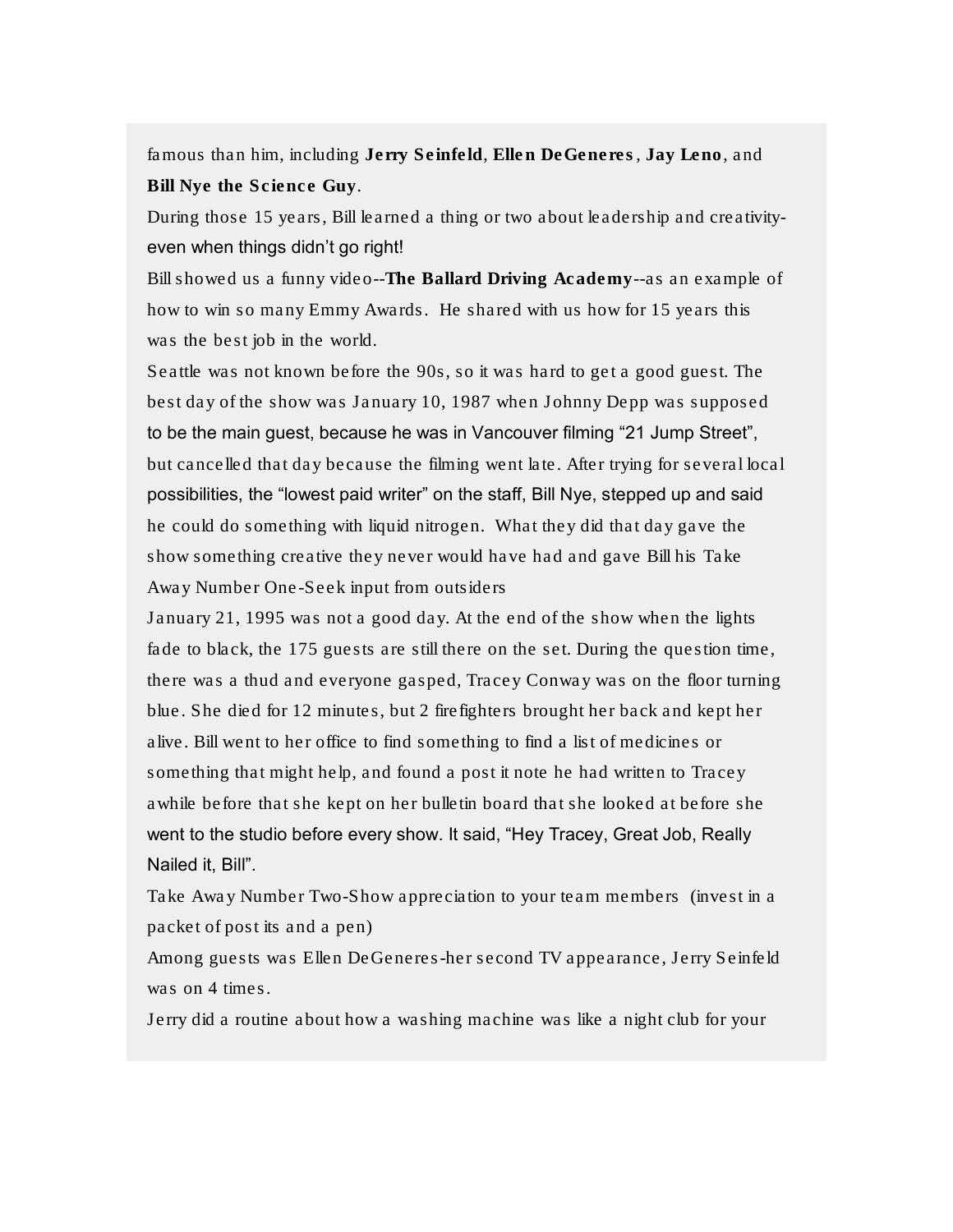clothes. It was better than he had seen it before. Bill asked if he had changed it, and he said he had. He had video taped himself and watched it wondering if there was anything more he could do to make it better. Top of his game comedian and was still trying to make it better. Take Away Number Three- Never stop raising your game Make it better today than it was yesterday and better tomorrow than it was today.

A funny day on the show was April 1, 1989 when they "knocked over the Space Needle"

When asked, Nancy Guppy said what she missed most about working on the show "was waking up every morning knowing that I get to go spend my entire day to playing with my best friends".

He closed with the Last Take Away- whatever you have in your life that you love, don't take it for granted. "Whatever it is for you, a TV show, the dream job, time with your kids, time with your parents-enjoy it while you can, because nothing is forever."

Free Dinner Winner was Robert (Bob) Svendsen

Membership Cash Drawing was JoAnne Eriksen (donated it back to the scholarship fund)

Blue Ticket Raffle winner-Kristie Lunde

• No minutes to approve No initiation of new members

If you have not paid your dues for this year, feel free to print out this form and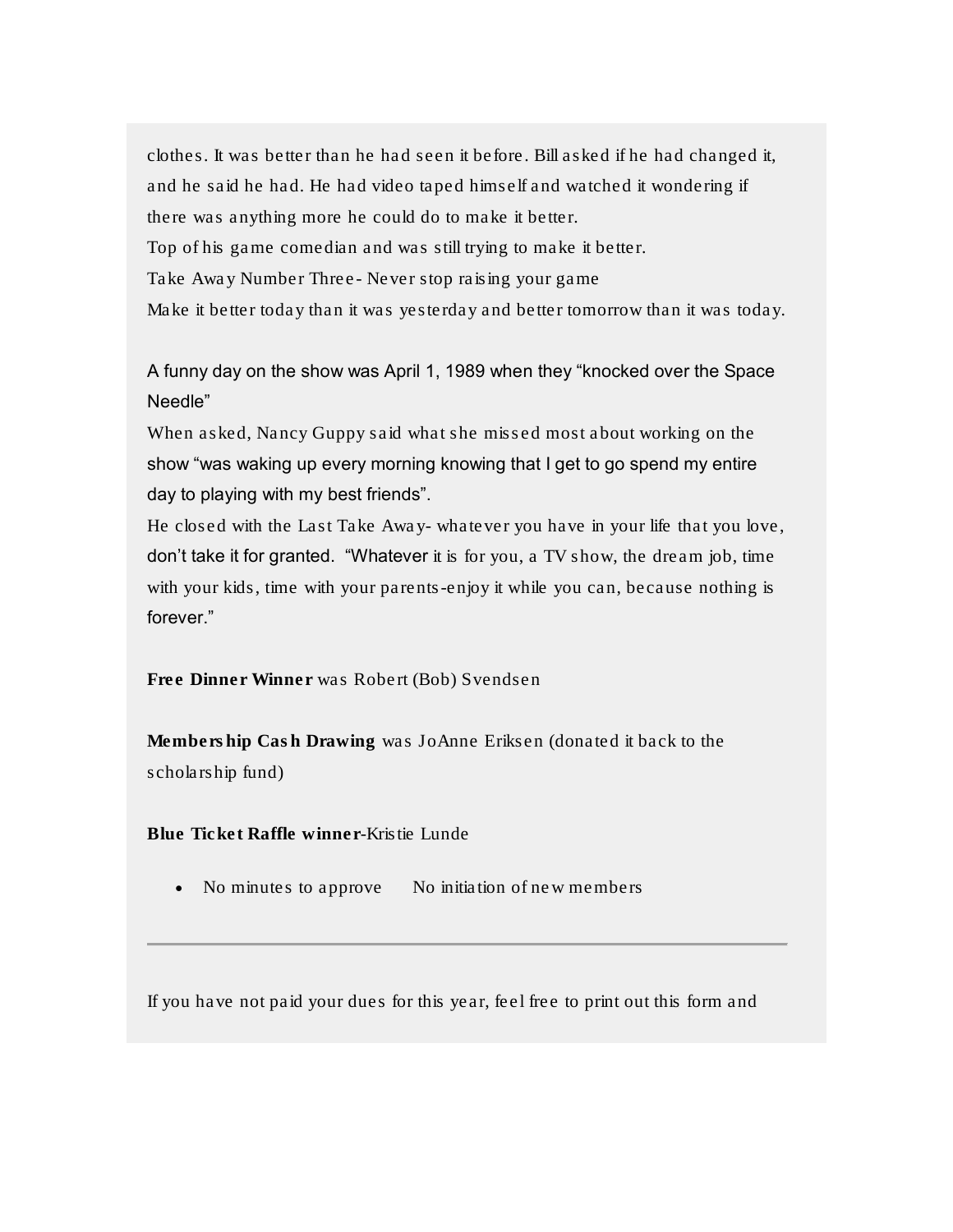bring it with you to our next meeting. You should have seen a renewal form in the mail. Do visit our website and make sure all of your information is correct in the roster. Just go to [www.norwegiancommercialclub.com,](http://www.norwegiancommercialclub.com/) click on the MEMBERS tab, then MEMBER ROSTER, click OK and then enter ncc2016.

Thanks!

And for our next meeting......

## Oct. 13th - LEIF ERIKSON NIGHT

SPEAKER: Molly Dore, Director of Marketing & Business Development at Riddell Williams law firm, will share her perspectives on networking and business development.

MENU: Kumla w/ salted lamb, Norwegian sausage, mashed rutabagas, Salad & dessert!

Members \$25 (if you pre-register) \$30 for drop in members \$30 for guests or non-paid members \$10 for students (with valid ID) \$12 for students (with fake ID)

Reservations are recommended. Call the office by the Wednesday before the meeting and leave a message to guarantee your spot: (206) 783-1274

Hope to see you there!